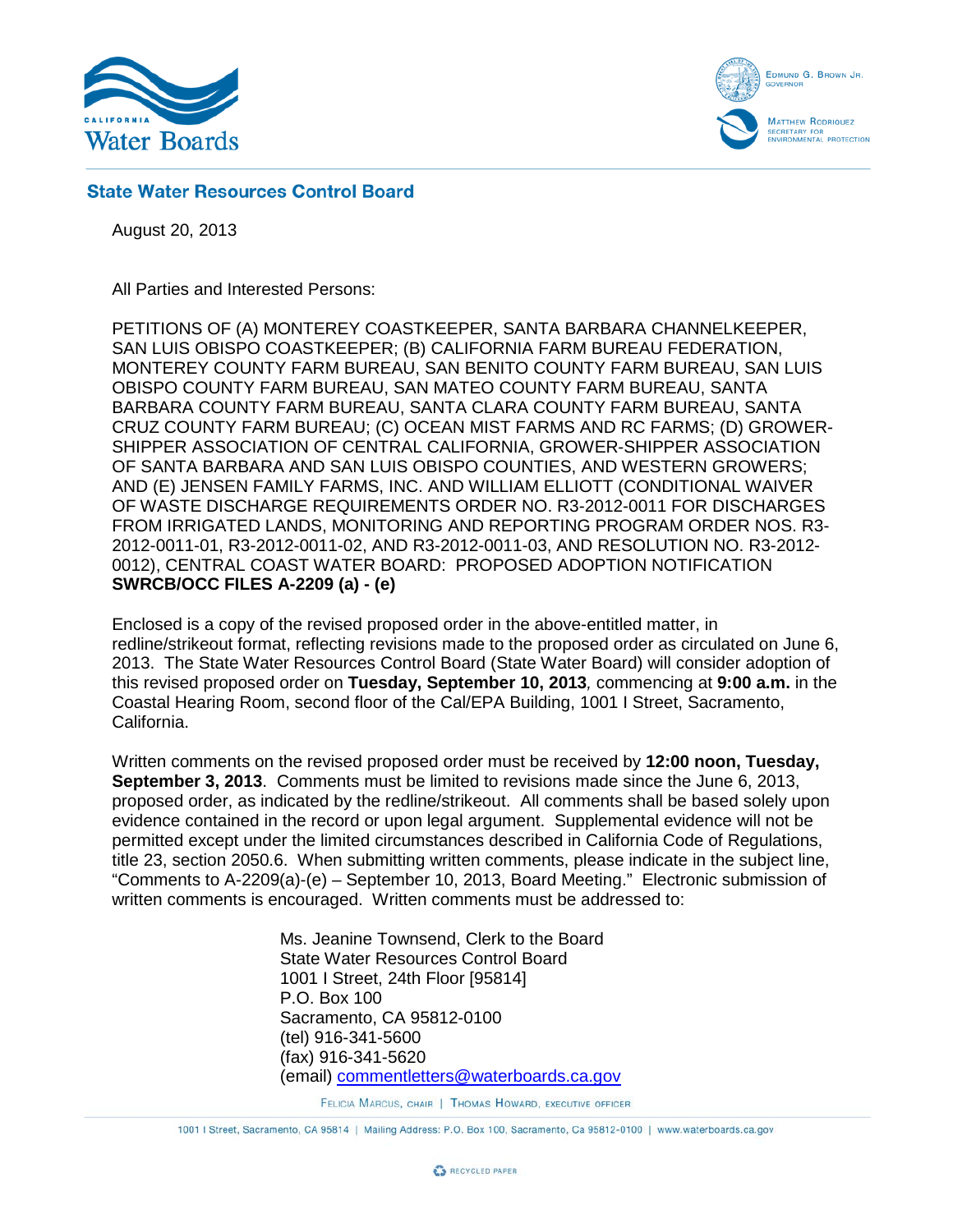At the September 10, 2013, meeting, interested persons will be allowed to comment orally on the proposed order, subject to the following time limits:

The Central Coast Regional Water Quality Control Board (Central Coast Water Board): 15 minutes

Ocean Mist Farms and RC Farms (collectively, Ocean Mist): 10 minutes

Grower-Shipper Association of Central California, Grower-Shipper Association of Santa Barbara and San Luis Obispo Counties, and Western Growers (collectively, Grower-Shipper): 10 minutes

California Farm Bureau Federation, Monterey County Farm Bureau, San Benito County Farm Bureau, San Luis Obispo County Farm Bureau, San Mateo County Farm Bureau, Santa Barbara County Farm Bureau, Santa Clara County Farm Bureau, and Santa Cruz County Farm Bureau (collectively, Farm Bureau): 10 minutes

Jensen Family Farms, Inc., and William Elliott (collectively, Jensen): 10 minutes

Monterey Coastkeeper, Santa Barbara Channelkeeper, San Luis Obispo Coastkeeper (collectively, Keepers): 15 minutes

Environmental Justice Panel: 15 minutes

Other interested persons: 3 minutes each

Rebuttal: Environmental Justice Panel, Keepers, Jensen, Farm Bureau, Grower Shipper, Ocean Mist, Central Coast Water Board: 3 minutes each

Ocean Mist, Grower-Shipper, Farm Bureau, and Jensen are encouraged to coordinate their presentations and may choose to consolidate their comments. Additional time will be allowed in each case for questions by the State Water Board members. Presenters must submit any materials to be presented at the meeting, including power point and other visual displays, in accordance with the same deadline and procedures for written comments above.

As authorized by Water Code section 13287, subdivision (d), ex parte communications with State Water Board members concerning matters raised in these pending petitions shall be prohibited commencing fourteen days prior to the September 10, 2013 meeting. The prohibition commences Tuesday, August 27, 2013.

If you have any questions regarding this letter, please contact Emel G. Wadhwani, Senior Staff Counsel, in the Office of Chief Counsel, at (916) 322-3622 or at [ewadhwani@waterboards.ca.gov](mailto:ewadhwani@waterboards.ca.gov)*.*

Sincerely,

Michael A.M. Lauffer Chief Counsel

**Enclosure**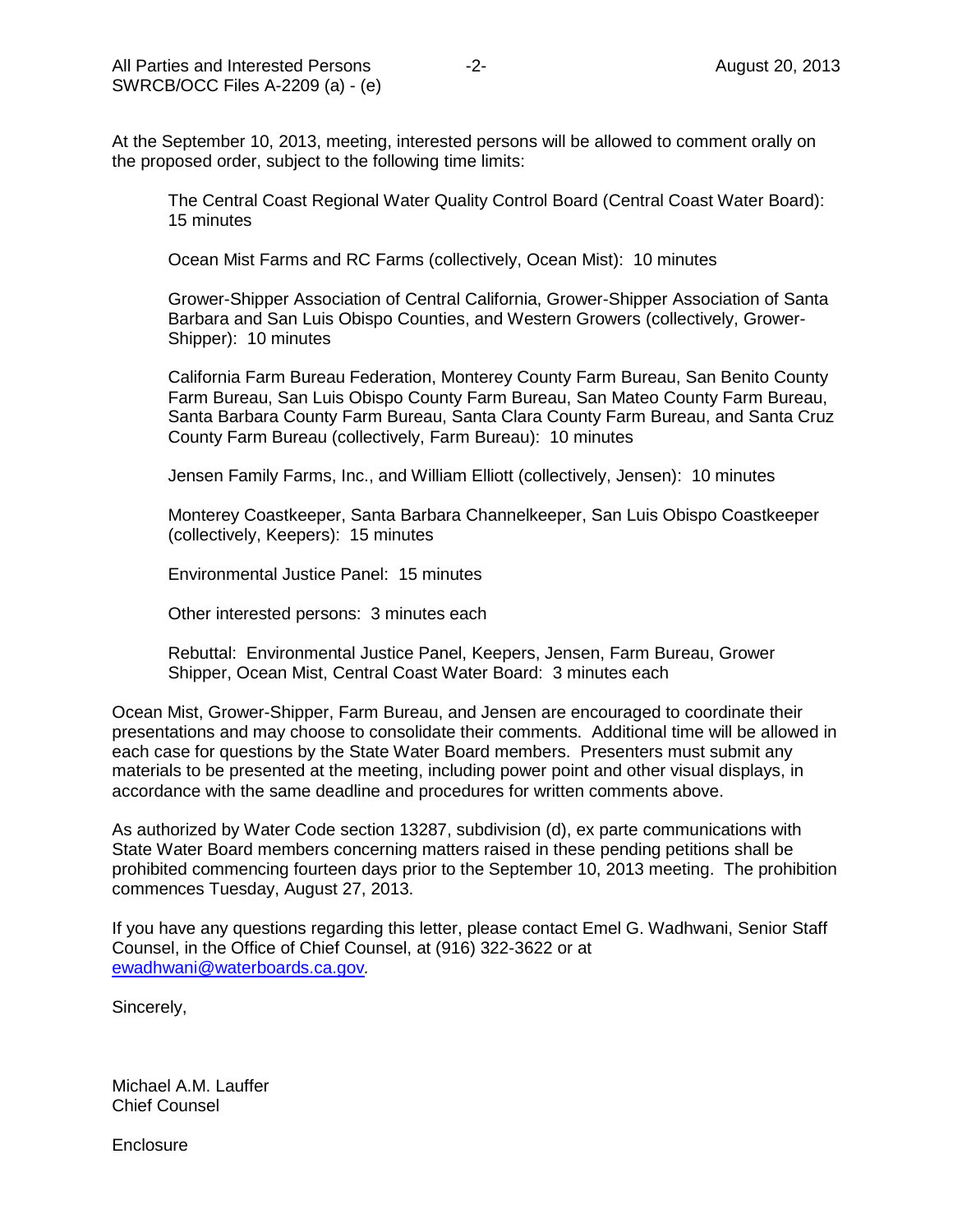All Parties and Interested Persons and the series of the series of the August 20, 2013 SWRCB/OCC Files A-2209 (a) - (e)

cc: **[Via U.S. Mail and Email]** William J. Thomas, Esq. Wendy Y. Wang, Esq. Best Best & Krieger LLP 500 Capitol Mall, Suite 1700 Sacramento, CA 95814 [william.thomas@bbklaw.com](mailto:william.thomas@bbklaw.com) [wendy.wang@bbklaw.com](mailto:wendy.wang@bbklaw.com)

# **[Via U.S. Mail and Email]**

William Elliott 323 McCarthy Avenue Oceano, CA 93445 [elliottslo@aol.com](mailto:elliottslo@aol.com)

## **[Via U.S. Mail and Email]**

Tess Dunham, Esq. Somach Simmons & Dunn 500 Capitol Mall Suite 1000 Sacramento, CA 95814 [tdunham@somachlaw.com](mailto:tdunham@somachlaw.com)

## **[Via U.S. Mail and Email]**

Deborah A. Sivas, Esq. Leah Russin, Esq. Alicia Thesing, Esq. Brigid DeCoursey, Esq. Environmental Law Clinic 559 Nathan Abbott Way Stanford, CA 94305-8610 [dsivas@stanford.edu](mailto:dsivas@stanford.edu)

### **[Via U.S. Mail and Email]**

Nancy McDonough, Esq. Kari E. Fisher, Esq. Ms. Pamela Hotz California Farm Bureau Federation Legal Services Division 2300 River Plaza Drive Sacramento, CA 95833 [kfisher@cfbf.com](mailto:kfisher@cfbf.com) [photz@cfbf.com](mailto:photz@cfbf.com)

(Continued next page)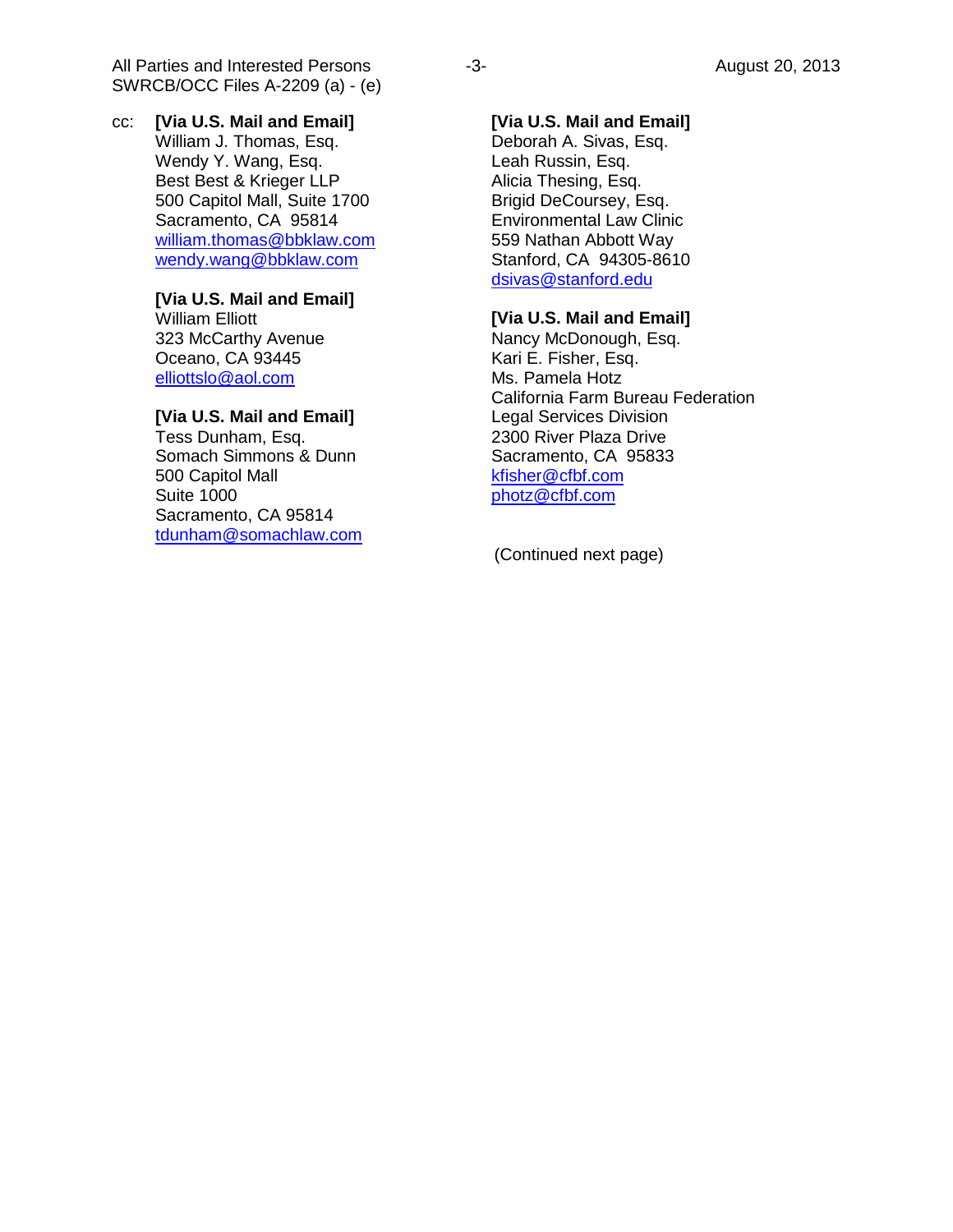Mr. Michael Thomas **[Via Email Only]** Assistant Executive Officer Central Coast Regional Water Quality Control Board 895 Aerovista Place, Suite 101 San Luis Obispo, CA 93401 [mthomas@waterboards.ca.gov](mailto:mthomas@waterboards.ca.gov)

#### Ms. Angela Schroeter **[Via Email Only]**

Senior Engineering Geologist Central Coast Regional Water Quality Control Board 895 Aerovista Place, Suite 101 San Luis Obispo, CA 93401 [aschroeter@waterboards.ca.gov](mailto:aschroeter@waterboards.ca.gov)

Ms. Lisa McCann **[Via Email Only]** Environmental Program Manager I Central Coast Regional Water Quality Control Board 895 Aerovista Place, Suite 101 San Luis Obispo, CA 93401 [lmccann@waterboards.ca.gov](mailto:lmccann@waterboards.ca.gov)

Mr. Darrin Polhemus **[Via Email Only]** Deputy Director Division of Administrative Services 1001 I Street, 18<sup>th</sup> Floor [95814] P.O. Box 100 Sacramento, CA 95812-0100 [dpolhemus@waterboards.ca.gov](mailto:dpolhemus@waterboards.ca.gov)

Mr. Tom Howard **[Via Email Only]** Executive Director Executive Office State Water Resources Control Board 1001 I Street, 25<sup>th</sup> Floor [95814] P.O. Box 100 Sacramento, CA 95812-0100 [thoward@waterboards.ca.gov](mailto:thoward@waterboards.ca.gov)

Mr. Jonathan Bishop **[Via Email Only]** Chief Deputy Director Executive Office State Water Resources Control Board 1001 I Street, 24<sup>th</sup> Floor [95814] P.O. Box 100 Sacramento, CA 95812-0100 [jbishop@waterboards.ca.gov](mailto:jbishop@waterboards.ca.gov)

Ms. Victoria Whitney **[Via Email Only]** Deputy Director Division of Water Quality State Water Resources Control Board 1001 I Street, 15<sup>th</sup> Floor [95814] P.O. Box 100 Sacramento, CA 95812-0100 [vwhitney@waterboards.ca.gov](mailto:vwhitney@waterboards.ca.gov)

Mr. Johnny A. Gonzales **[Via Email Only]** Irrigated Lands Regulatory Program **Coordinator** Division of Water Quality State Water Resources Control Board 1001 I Street, 15<sup>th</sup> Floor [95814] P.O. Box 100 Sacramento, CA 95812-0100 [jgonzales@waterboards.ca.gov](mailto:jgonzales@waterboards.ca.gov)

Lori T. Okun, Esq. **[Via Email Only]** Office of Chief Counsel State Water Resources Control Board 1001 I Street, 22<sup>nd</sup> Floor [95814] P.O. Box 100 Sacramento, CA 95812-0100 [lokun@waterboards.ca.gov](mailto:lokun@waterboards.ca.gov)

Frances L. McChesney, Esq. **[Via Email Only]** Office of Chief Counsel State Water Resources Control Board 1001 I Street, 22<sup>nd</sup> Floor [95814] P.O. Box 100 Sacramento, CA 95812-0100 [FMcChesney@waterboards.ca.gov](mailto:FMcChesney@waterboards.ca.gov)

Jessica M. Jahr, Esq. **[Via Email Only]** Office of Chief Counsel State Water Resources Control Board 1001 I Street, 22<sup>nd</sup> Floor [95814] P.O. Box 100 Sacramento, CA 95812-0100 [jjahr@waterboards.ca.gov](mailto:jjahr@waterboards.ca.gov)

Emel G. Wadhwani, Esq. **[Via Email Only]** Office of Chief Counsel State Water Resources Control Board 1001 I Street, 22<sup>nd</sup> Floor [95814] P.O. Box 100 Sacramento, CA 95812-0100 [ewadhwani@waterboards.ca.gov](mailto:ewadhwani@waterboards.ca.gov)

(Continued next page)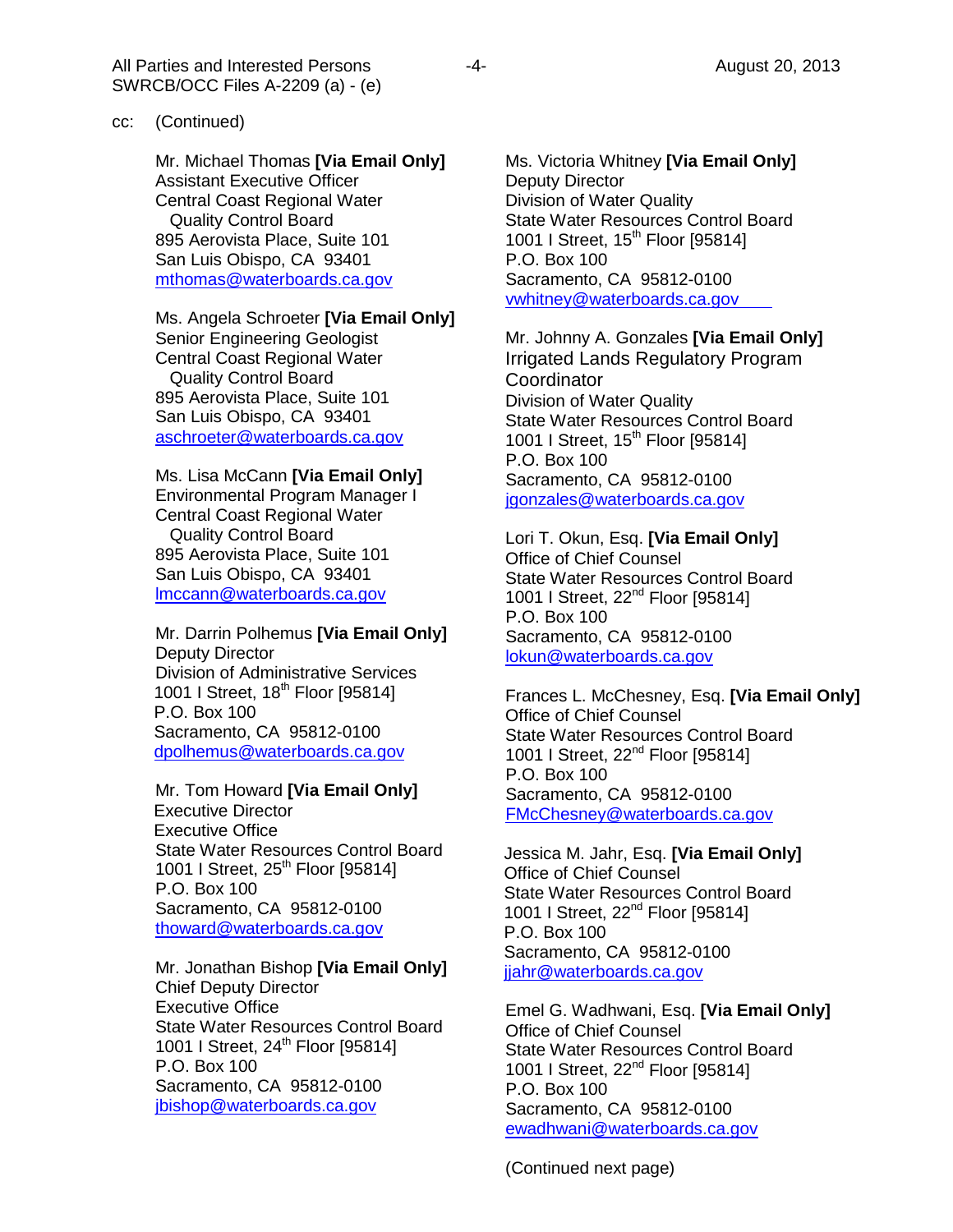#### cc: (Continued)

### **[Via U.S. Mail and Email]**

Mr. Gordon R. Hensley San Luis Obispo Coastkeeper Environment in the Public Interest EPI-Center, 1013 Monterey Street, Suite 202 San Luis Obispo, CA 93401 [coastkeeper@epicenteronline.org](mailto:coastkeeper@epicenteronline.org)

## **[Via U.S. Mail and Email]**

Ms. Kira Redmond Mr. Ben Pitterle Santa Barbara Channelkeeper 714 Bond Avenue Santa Barbara, CA 93103 [kira@sbck.org](mailto:kira@sbck.org) [ben@sbck.org](mailto:ben@sbck.org)

# **[Via U.S. Mail and Email]**

Mr. Dale Huss Ocean Mist Farms 10855 Ocean Mist Parkway Castroville, CA 95012 [daleh@oceanmist.com](mailto:daleh@oceanmist.com)

#### **[Via U.S. Mail and Email]**

Jensen Family Farms, Inc. 323 McCarthy Avenue Oceano, CA 93445 [ElliottSLO@aol.com](mailto:ElliottSLO@aol.com)

### **[Via U.S. Mail and Email]**

Mr. William Elliott Jensen Family Farms, Inc. 323 McCarthy Avenue Oceano, CA 93445 [ElliottSLO@aol.com](mailto:ElliottSLO@aol.com)

# **[Via U.S. Mail and Email]**

Mr. Steven Shimek Monterey Coastkeeper The Otter Project 475 Washington Street, Suite A Monterey, CA 93940 [exec@otterproject.org](mailto:exec@otterproject.org)

# **[Via U.S. Mail and Email]**

Mr. Dennis Sites RC Farms 25350 Paseo del Chaparral Salinas, CA 93908 [dsitesagmgt@aol.com](mailto:dsitesagmgt@aol.com)

# **[Via U.S. Mail and Email]**

Ms. Abby Taylor-Silva, Vice President Policy and Communications Grower-Shipper Association of Central California 512 Pajaro Street Salinas, CA 93901 [abby@growershipper.com](mailto:abby@growershipper.com)

#### **[Via U.S. Mail and Email]**

Ms. Claire Wineman, President Grower-Shipper Association of Santa Barbara and San Luis Obispo Counties 245 Obispo Street P.O. Box 10 Guadalupe, CA 93434 [claire.wineman@grower-shipper.com](mailto:claire.wineman@grower-shipper.com)

#### **[Via U.S. Mail and Email]**

Mr. Hank Giclas, Senior Vice President Strategic Planning, Science and Technology Western Growers P.O. Box 2130 Newport Beach, CA 92658 [hgiclas@wga.com](mailto:hgiclas@wga.com)

Mr. Ken Harris **[Via Email Only]** Executive Officer Central Coast Regional Water Quality Control Board 895 Aerovista Place, Suite 101 San Luis Obispo, CA 93401 [kharris@waterboards.ca.gov](mailto:rbriggs@waterboards.ca.gov)

(Continued next page)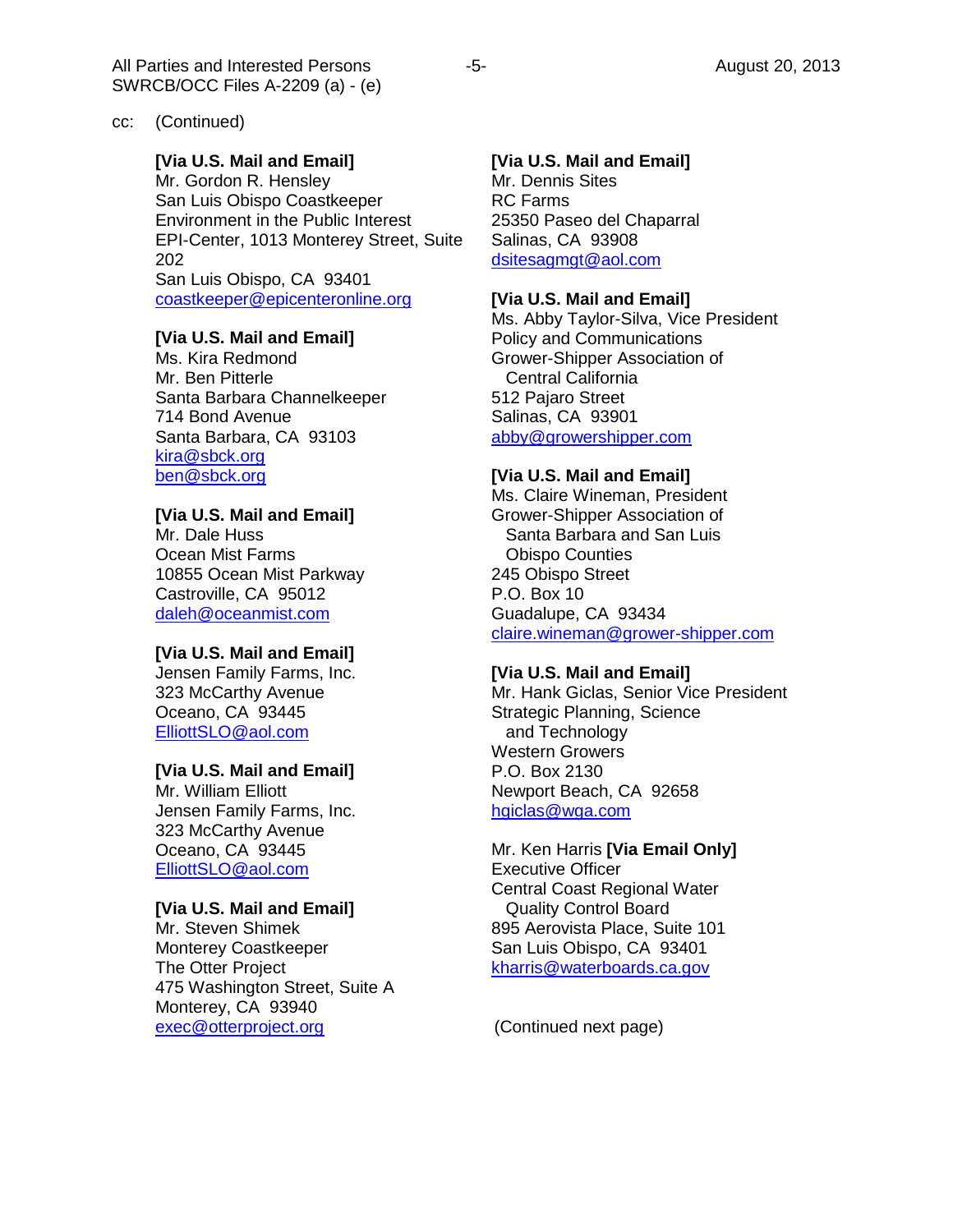All Parties and Interested Persons -6- Formulation of the August 20, 2013 SWRCB/OCC Files A-2209 (a) - (e)

cc: (Continued)

Philip G. Wyels, Esq. **[Via Email Only]** Office of Chief Counsel State Water Resources Control Board 1001 I Street, 22<sup>nd</sup> Floor [95814] P.O. Box 100 Sacramento, CA 95812-0100 [pwyels@waterboards.ca.gov](mailto:pwyels@waterboards.ca.gov)

Lyris List